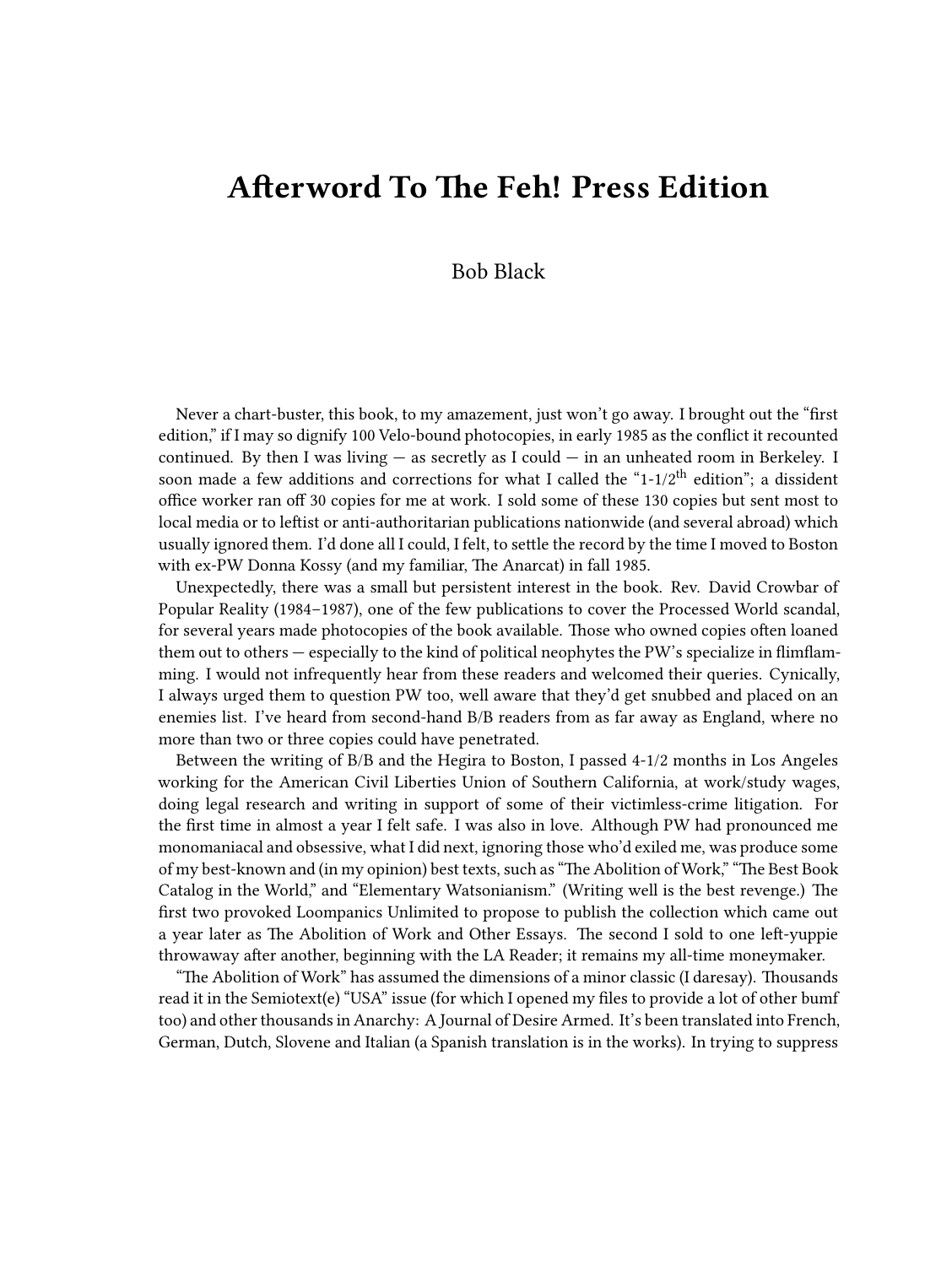or marginalize me, Processed World has, at best, failed miserably, and at worst, given my project a boost.

Readers of my first book (or my second, Friendly Fire [Autonomedia 1992]) have come across fresh whacks st PW, but not because there is anything fresh about PW, which Gary Brown well and long ago characterized as "the magazine with a bad smell." B/B exudes an anxiety, not unreasonable when (and under the circumstances in which) it was written, that the PW drive for local hegemony might prevail. In the event, PW never got out of the leftist ghetto or greatly increased its market share. The myth of the hip, happy-go-lucky dissident office workers still sometimes slithers into print, but it's clear by now that the formula is no more than a maintenance dose. Not even the publication of a greatest-hits coffee-table book, Bad Attitude — which, characteristically, includes (without explanation or apology) the productions of defectors — pulled the PW's out of their stagnant isolation. They are all that they'll ever be, and they aren't much.

If so, of what interest is a book like this? The danger of which it warns (and, in hindsight, exaggerated) is long past. About a year after this book appeared, one of its purchasers, Lawrence — a sometime volunteer at Bound Together Books — came out as the Slasher. Wisely, the PW's left him severely alone. By then Bay Area anti-authoritarians were so polarized that I was not getting any intelligence about the PW's because nobody on either side of the conflict was on speaking terms with anybody on the other. In 1985, Processed World announced it was preparing a rebuttal to this book. Alert to the lesson of the Tar Baby, it never issued one.

If this book is of any lasting interest (except to my biographers) it is as a case study in political pathology. Professing an anti-authoritarian (if unnamed) ideology, college-educated, longstanding residents of as cosmopolitan a metropolis as any in the world, the PW control group nonetheless constructed as introverted and self-referential a cult as Jim Jones did. If the leadership consciously deceived the followers — as this book proves beyond a reasonable doubt — at a higher level it was self-delusive too. Even the victims and critics, myself included, came to share (even as we despised and denounced) the cult's sense of self-importance. Unwittingly we played into their hands, which is why, locally, the PW's triumphed. Even I, who took them so seriously, never took them as seriously as they took themselves.

This book, even as updated in early 1985, does not finish the story of my on-the-scene conflict with PW. I was, as mentioned, in hiding. When I finally finished this book I wondered what to do next. I remembered Boni Thoreson's would-be yogurt hit from which Donna Kossy saved me and then made a poster out of. I took the subway across the Bay to return the favor, to the downtown streetcorner where the PW's hawked their wares. Chris Carlsson sported the cardboard TV-set head-piece Greg Dunnington, long since expelled, had made for them. I flung the contents of a container of, by then, rather rancid yogurt (but not the container itself) in the TV-framed face of Chris Carlsson (his last words, pre-impact: "Uh-Oh"). Unfortunately, after a two-block chase, Carlsson tackled me punched me out, spit in my face and, in the course of liberating my ID for the police, pocketed over \$100 in cash out of my wallet. He got me busted for battery and, antistatist that he was, he pressed charges.. In 1990, the charges were dismissed, probably because the statute of limitations had run.

My Los Angeles gig was previously arranged with no thought I'd need a refuge. I had a legal internship with the American Civil Liberties Union of Southern California. It was work/study wages (not much more than minimum wage) but I welcomed the change of scene and rather enjoyed the legal research and writing I did in support of ACLU victimless-crimes litigation. I am very good at that sort of thing.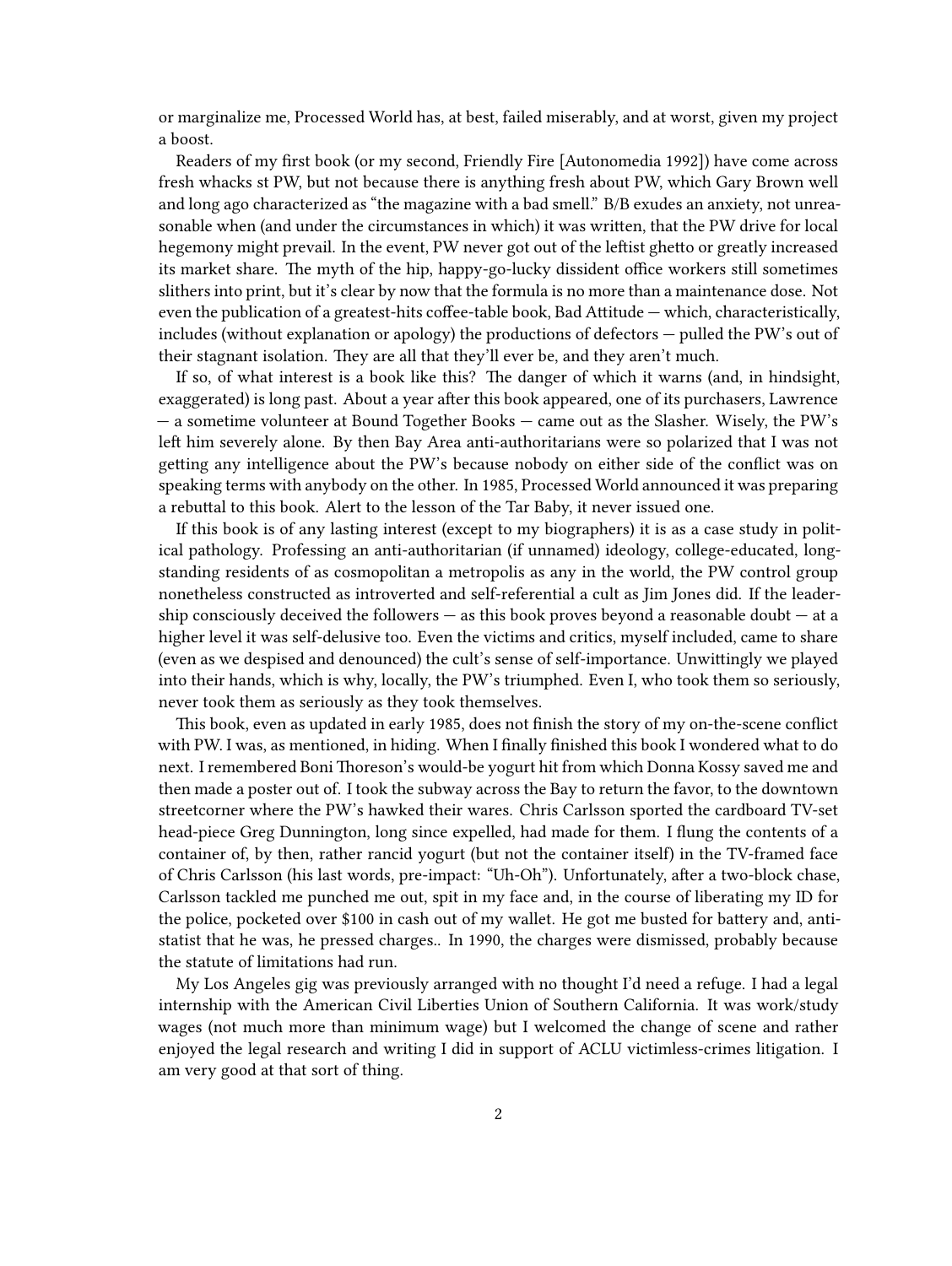The day before I left for Los Angeles I had a chance encounter with a curious sequel. I was placing my stuff in storage but encountered unexpected difficulty in verifying my identity — my passport was packed away somewhere and my nondriver ID had been stolen by Carlsson and turned over to the police. Another customer, overhearing my name, introduced himself. He was Steve Stallone, managing editor of It's About Times, and he was there for the same reason I was: he'd been driven from his apartment for political error by PW's — in his case by roommate Marcy Darnovsky. I was dismayed that someone in the milieu knew I was moving (and the whereabouts of my property, which I later returned to remove to another place). If the PW's got wind of what I was doing they might strike immediately while whatever intelligence they had on me was still accurate. Much later I heard that they did know where I then lived.

My departure the next morning was uneventful, but a few days later a panic-stricken Donna Kossy told me that the PW's had accused me of trying to set fire to their office on my last night in the Bay Area. As usual, I "was seen" pouring gasoline on the door (I am pretty sure that would not have worked); as usual, no such witness was ever identified. PW had, it was said, told the story to the FBI (which is puzzling, since arson is a state, not a Federal crime) and, for good measure, accused me of having torched the office of music magnate Bill Graham several months before. No charges were ever filed, and so far as I could tell, there was no investigation. Through its anarchist stooge Chaz Bufe, PW gave the tale wide circulation in the pamphlet Listen, Anarchist!

For a fugitive felon, I was unusually conspicuous that summer. There was a story about me and the other summer intern in the local ACLU newspaper. Within a few weeks the LA Reader published my Loompanics Catalog review. I got a mail-drop and, using this local address, postered extensively. I signed off on a brief submitted to the California Court of Appeal. I obtained medical service from the county clinic. I traveled to San Diego to the annual meeting of the Law & Society Association and presented a paper. I revisited the Bay Area several times and received several visitors from there. But did I try to torch the PW office? In the words of one of my law professors, "All I'm saying is that I'm not saying anything."

In 1985–1986 I sold a lot of reviews to the yuppie weeklies and The Abolition of Work and Other Essays came out. I had not, after all, been erased. New texts and old circulated more widely than ever, usually with, but not uncommonly even without my help. My personal life did receive a staggering blow when Donna "Bride of Bobzilla" Kossy left me in 1987. I'm still not entirely recovered. But I have endured. Most of the materials in my books Friendly Fire and Beneath the Underground date from recent years. The graduate education aborted by PW terrorism I have resumed elsewhere. I'm still poor, but no poorer than usual. I've had the satisfaction of meeting many creative people who were only names to me, if even that, in the Bay Area. They make me feel, more than ever before, a part of something.